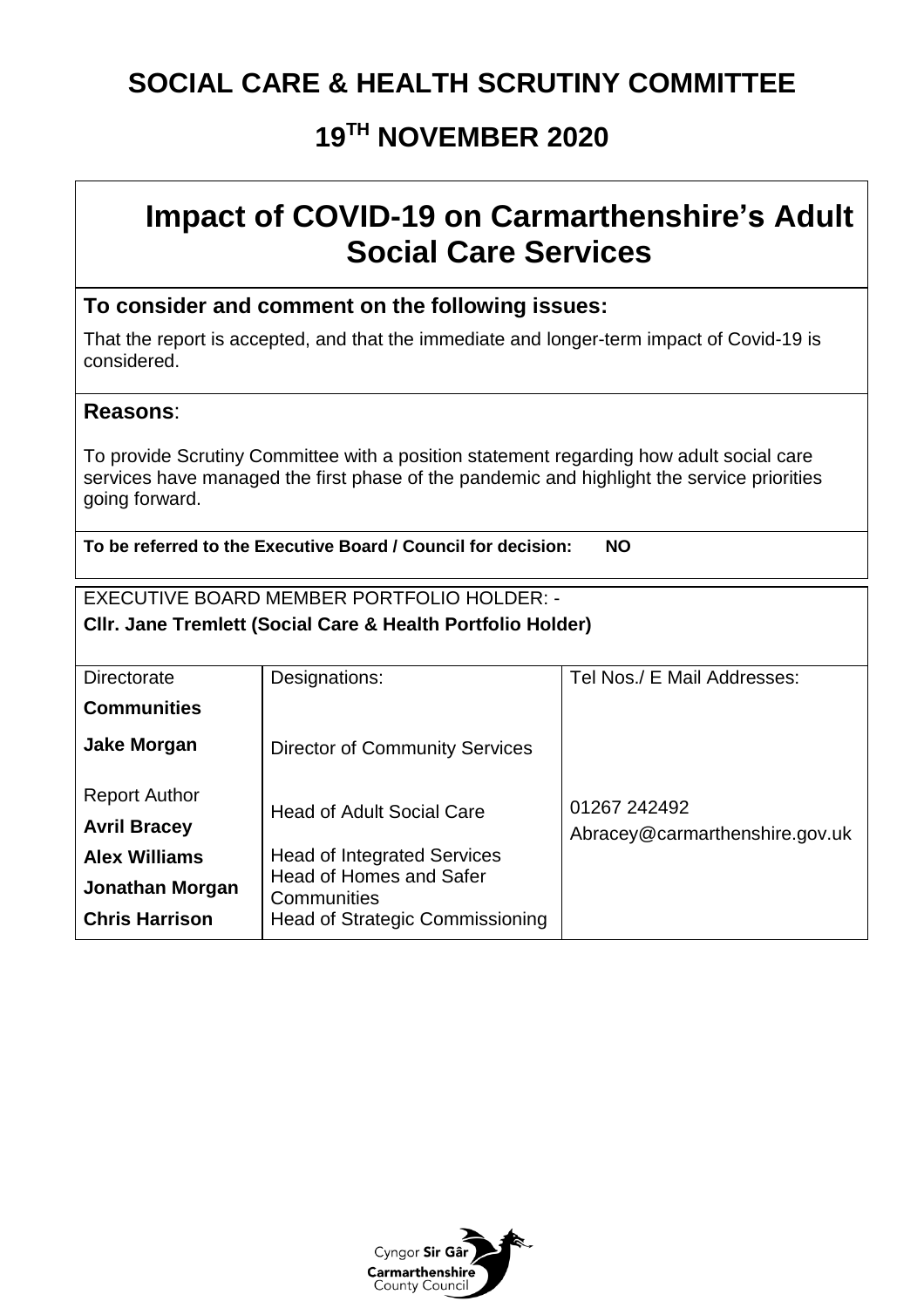# **EXECUTIVE SUMMARY SOCIAL CARE & HEATLH SCRUTINY COMMITTEE 19 TH NOVEMBER 2020**

# **Impact of COVID-19 on Carmarthenshire's Adult Social Care Services**

### **BRIEF SUMMARY OF PURPOSE OF REPORT**

This document is a position statement regarding the Covid-19 pandemic's impact on Adult Social Care and includes Integrated Services, and Commissioning.

The report describes how we managed the first phase of the pandemic, lessons learnt and how this is informing our priorities going forward.

**DETAILED REPORT ATTACHED? Yes**

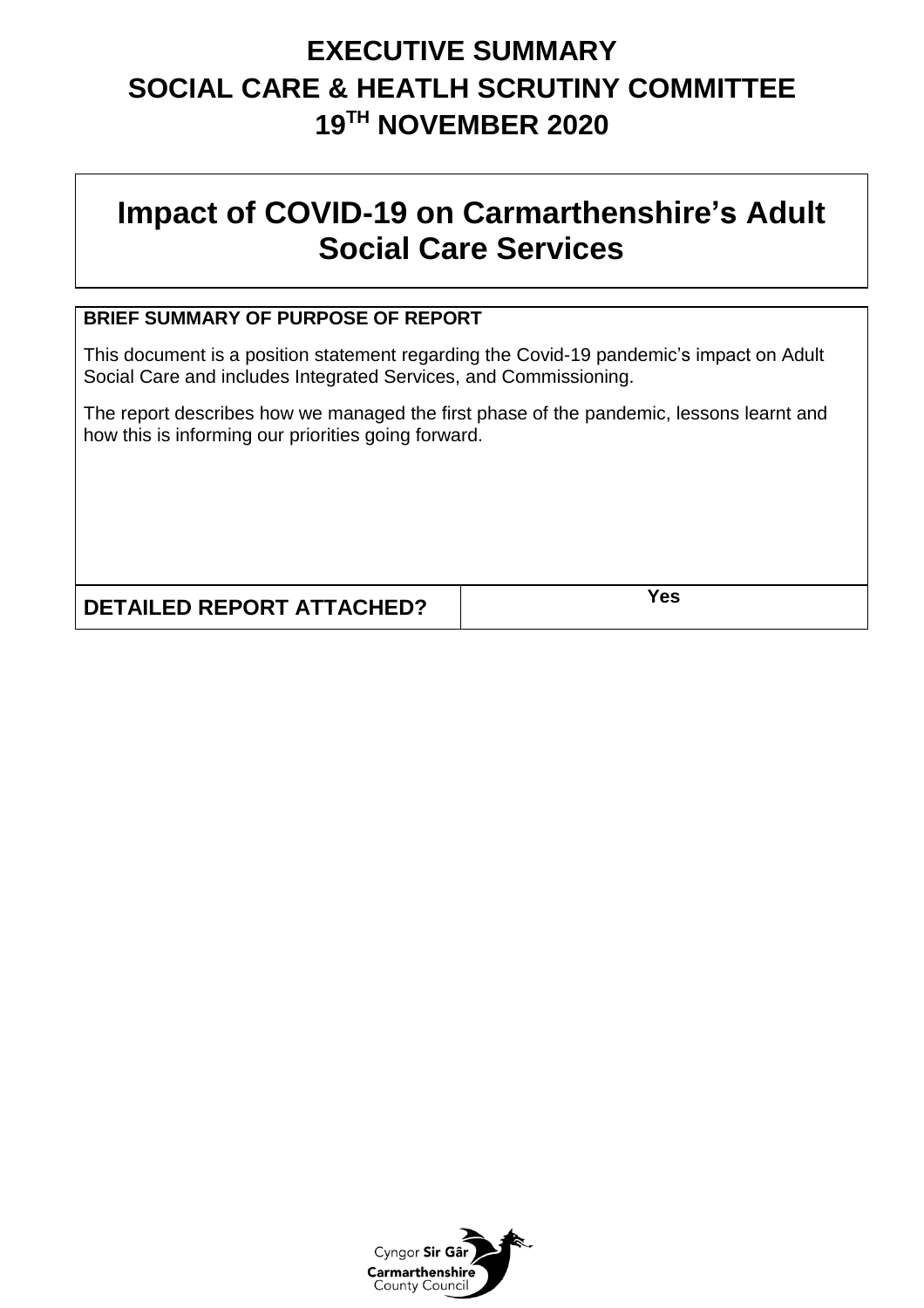# **CONSULTATIONS**

**I confirm that other than those implications which have been agreed with the appropriate Directors / Heads of Service and are referred to in detail below, there are no other implications associated with this report:**

**Signed: Avril Bracey** Head of Adult Social care

| Policy, Crime &<br>Disorder and<br>Equalities | Legal       | Finance    | <b>ICT</b> | <b>Risk</b><br>Management   Implications<br><b>Issues</b> | Staffing   | Physical<br><b>Assets</b> |
|-----------------------------------------------|-------------|------------|------------|-----------------------------------------------------------|------------|---------------------------|
| <b>YES</b>                                    | <b>NONE</b> | <b>YES</b> | <b>YES</b> | <b>NONE</b>                                               | <b>YES</b> | <b>YES</b>                |

### **1. Policy, Crime & Disorder and Equalities**

- 1. We must make sure that we learn from this unprecedented experience as we reintroduce our services and re-set our strategic and operational priorities. We must identify our key learning points at a service and organisational level.
- 2. We will need to align our vision and business plans with the revised corporate *'Moving Forward in Carmarthenshire 5 Year Plan'*, *Corporate Strategy* and W*ell-being Objectives*.
- 3. The COVID-19 pandemic has led to inevitable widespread changes to the way in which services are delivered by local authorities. We will need to reprioritise services and our resources in budget setting.
- 4. It is critical that Local Authorities involve those who use services and their carers and adhere to equality policies when resetting social care service priorities.

### **3. Finance**

Initially we did see reduced demand for some services, but we are also now seeing an increased demand for some services and this will impact on the budget going forward We have seen some challenges in achieving our predicted PBB this year. We are therefore reviewing our PBBs for the remainder of the year and into 2021/2022, so that we have realistic projections going forward.

### **4.ICT:**

Digital solutions will play an ever-increasing role in shaping what we do. Technology and forms of virtual communication have been invaluable through this time

### 5. **Staffing:**

Staffing has remained relatively stable during the pandemic and staff have demonstrated remarkable resilience. The pandemic has required our workforce to be flexible and adaptive and this will need to continue in the long-term due to future uncertainties. A workforce strategy is currently being developed to determine future workforce requirements.

### **6. Physical Assets**

Significant implications on current and future use of physical assets, with greater challenges for building based services including reduced capacity, enhanced infection control and safe working practices.